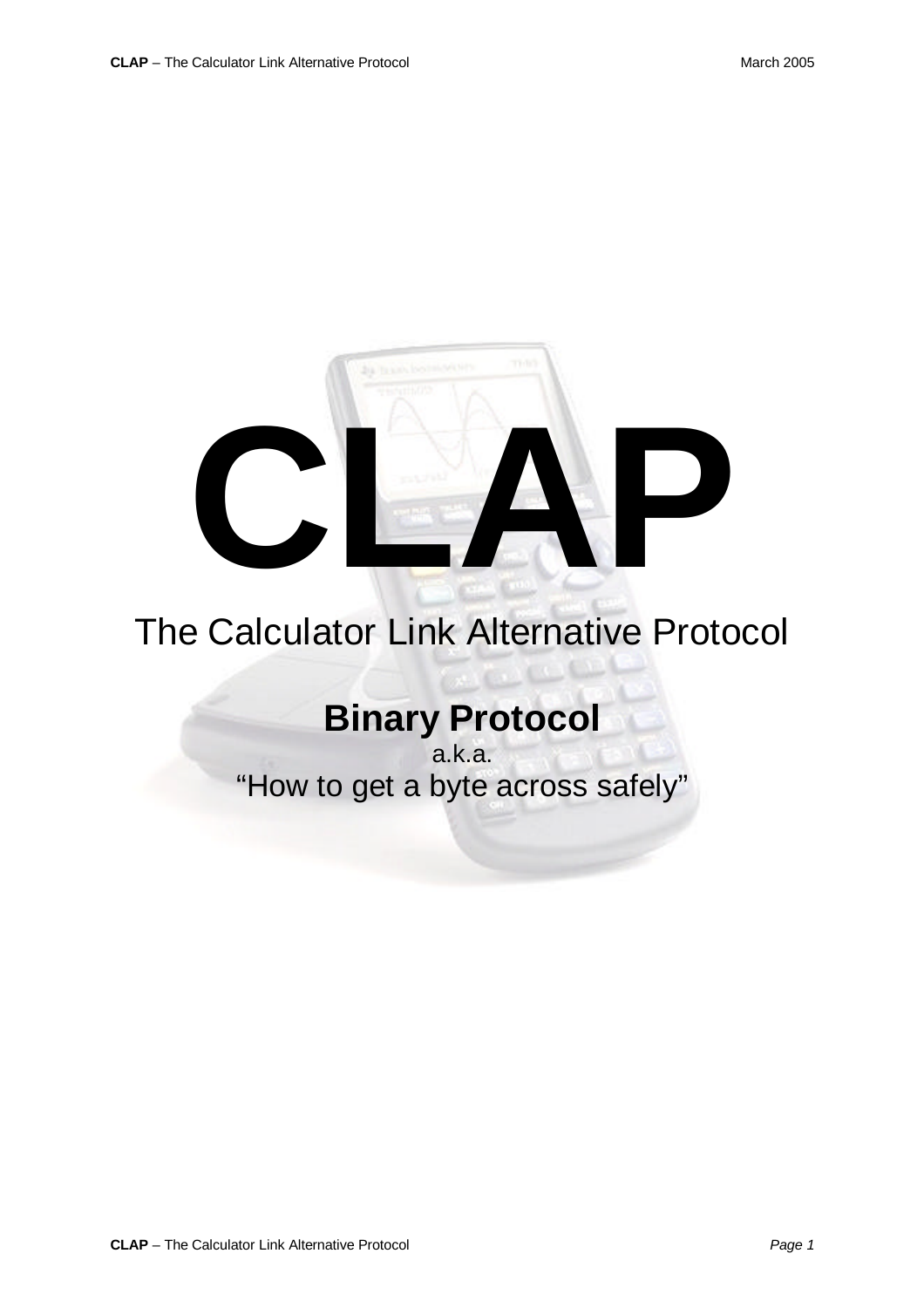## **Basic Knowledge**

Texas Instruments uses an interrupt routine to check for transfers in the background. This is what enables silent transfers on those calculators that support it. Knowing this is very important, because it influences the way the link port behaves significantly. And if we ever get to background processes taking care of the dataflow, then we need to keep an eye on the interrupt part of this as well.

"The link port normally operates in a half -duplex mode where a bit is sent by activating the corresponding line ("ring" or "tip") and the receiver acknowledges by activating the other line. The sender now releases its line and finally the rec eiver releases the acknowledge."

This means that if I pull one line down, the calculator will – what is known as – 'freeze'. The interrupt will think it's receiving data from somewhere, acknowledge the received bit, and start waiting for more to come.

Something else that's really important to know about the link port is that it's a logical or gate. If two calculators are connected, then either one of them can pull a line low, and it will remain low no matter what the other calculator does. Both calculators have to keep a line set as high for it to be high (and to be read as such by both). I expect this to work for more than two calculators as well. It should logically become "A or B or C", so any one of the three calculators can pull a line low, and all three have to release it for it to be high. This would mean that with send and receive routines that do not use acknowledgement or anything else going from receiver to sender, it should be possible to send a byte to more than one receiver at a time. The hardware to link those calculators could be very simple; connect all the tips, all the rings and all the bases, and you'd theoretically have a calculator network, if it wasn't for the lack of software :).

## **Bit Protocol**

With this in mind, I started devising a binary protocol with the sole purpose of enabling two calculators to send over a byte of data, without triggering the Ti-OS interrupt and with quite a lot of fail-safes. I plan on making two versions of the software; one for linking two calculators, and one for the final networking software, if I ever get that far. I want this because the network routines will have less error checking (since receivers cannot reply to a sender) and I don't want the calc to calc routines, that will probably be used more often, to suffer under those restrictions.

I want the two calculators to be able to wait for each other if necessary and if desired, and to check if the other is listening at all. I want a simple form of error checking in the bit stream, and the routines should be able to be used to send over a stream of bytes.

So the first thing we'll need is a synchronize routine. This routine should return an error when it is not linked to another calculator, or when it is linked to another calculator, but this calculator is not able to participate in the byte transfer. Since we do not want the Ti-OS to interfere, there's only one affirmative sync response possible: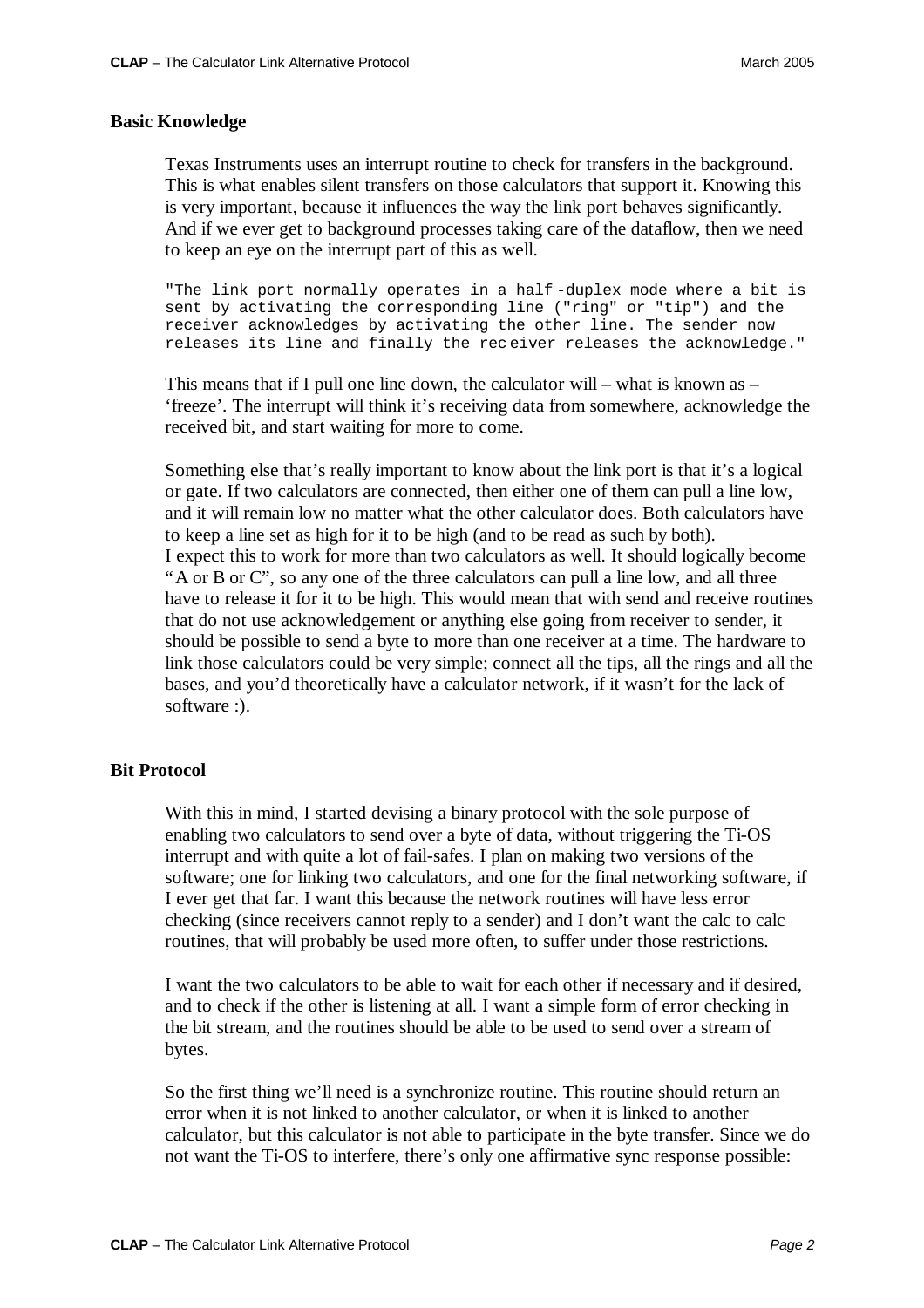pulling both lines low. It's only natural to make the sync request the same. So a proper synchronization between two calculators, as seen by an observer, should look like this:



Where one calculator is represented with the colour red, and the other with blue.

Since the Ti-OS only responds when one of both lines is pulled low, and never responds by pulling both lines low anyway, that shouldn't be able to interfere. And when there is no calculator connected, there will also be no response. So when the synchronizing calculator (red) reads an acknowledge (blue), it knows that there's a proper program on the other end of the line.

Then, the next thing we want to do is send over a byte. However we do this, we must not forget to turn off interrupts first, to keep the Ti-OS from getting a say in it after all. There are various ways to get a byte across, of course. The fastest way to do this with two lines is probably to use one as a clock, and the other as a data line. The lines would then have to do this:



The first calc, indicated with red, tries to synchronize, gets an acknowledge, and sends out the byte 29 (which is %00011101 in binary). One bit of the byte is sent out on every change of the clock, so after pulling the clock (the tip) low for four times, we have sent a byte over.

But we want these routines to be secure, so they have to give an acknowledgement if the byte was received alright. And if we have to give an acknowledge anyway, why not use it for a simple checksum?

TR  $10 =$  Even number of ones in the bitstream  $01 =$ Odd number of ones in the bitstream

We add this to the picture:

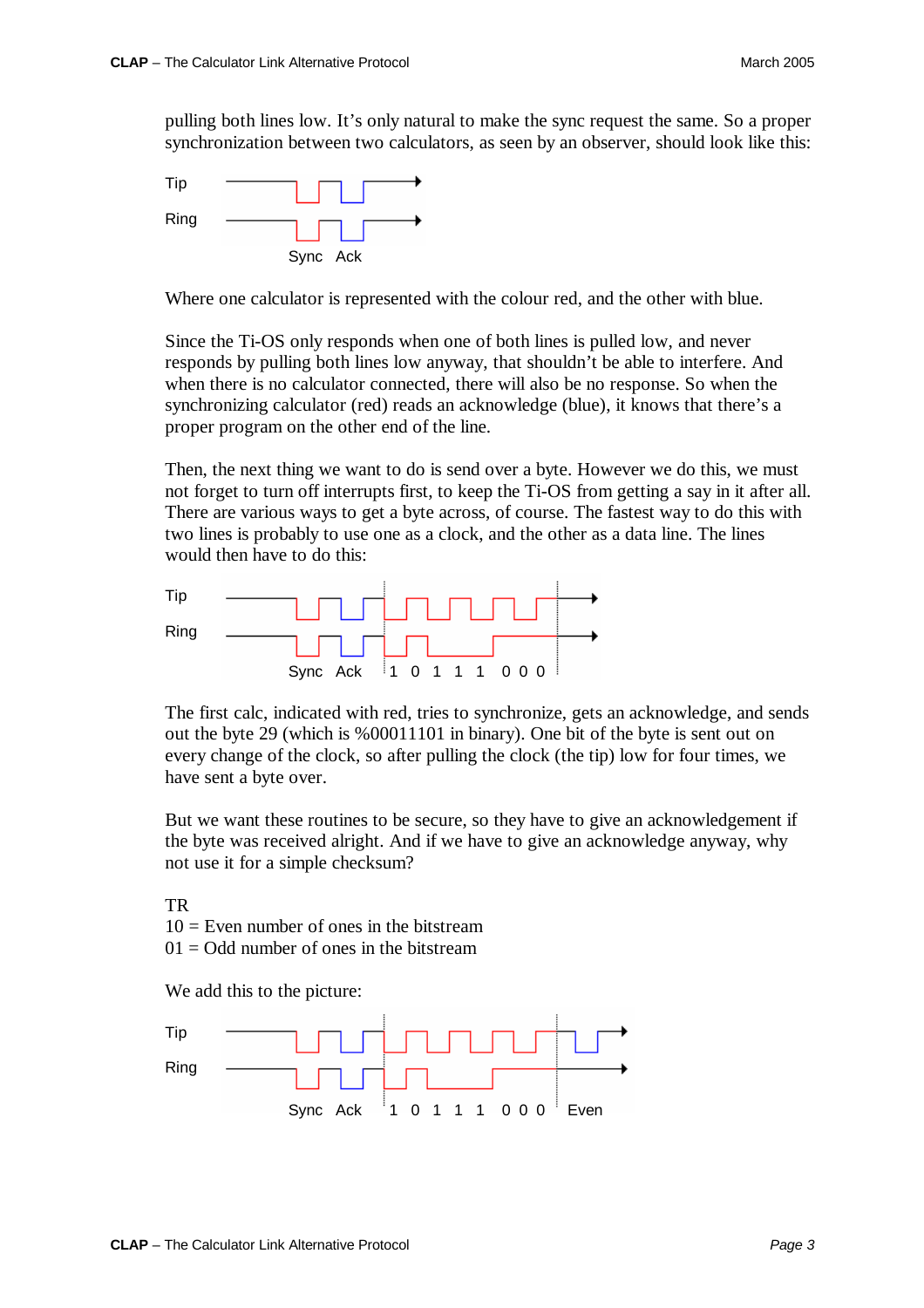Okay, we're almost there, just a few more problems. If the sender sends out 29, and gets an "Odd" acknowledgment or if it doesn't get an acknowledge at all, it can see that something went wrong, but it can't do anything about it. Another problem is that we have to synchronize for every byte we want to send this way, which is a waste of precious time. Let's solve both issues at once.

TR

- $11 =$  Send went Ok, end of stream
- $10 =$  Send went Ok, next byte
- $01 =$  Send went wrong, resending
- $00 =$  Send went wrong, aborting

Now, let's send over 29 again:



Or, when bit 4 goes wrong the first time, for whatever reason:



Now we can also send over the numbers 29 and 166 at once:

![](_page_3_Figure_13.jpeg)